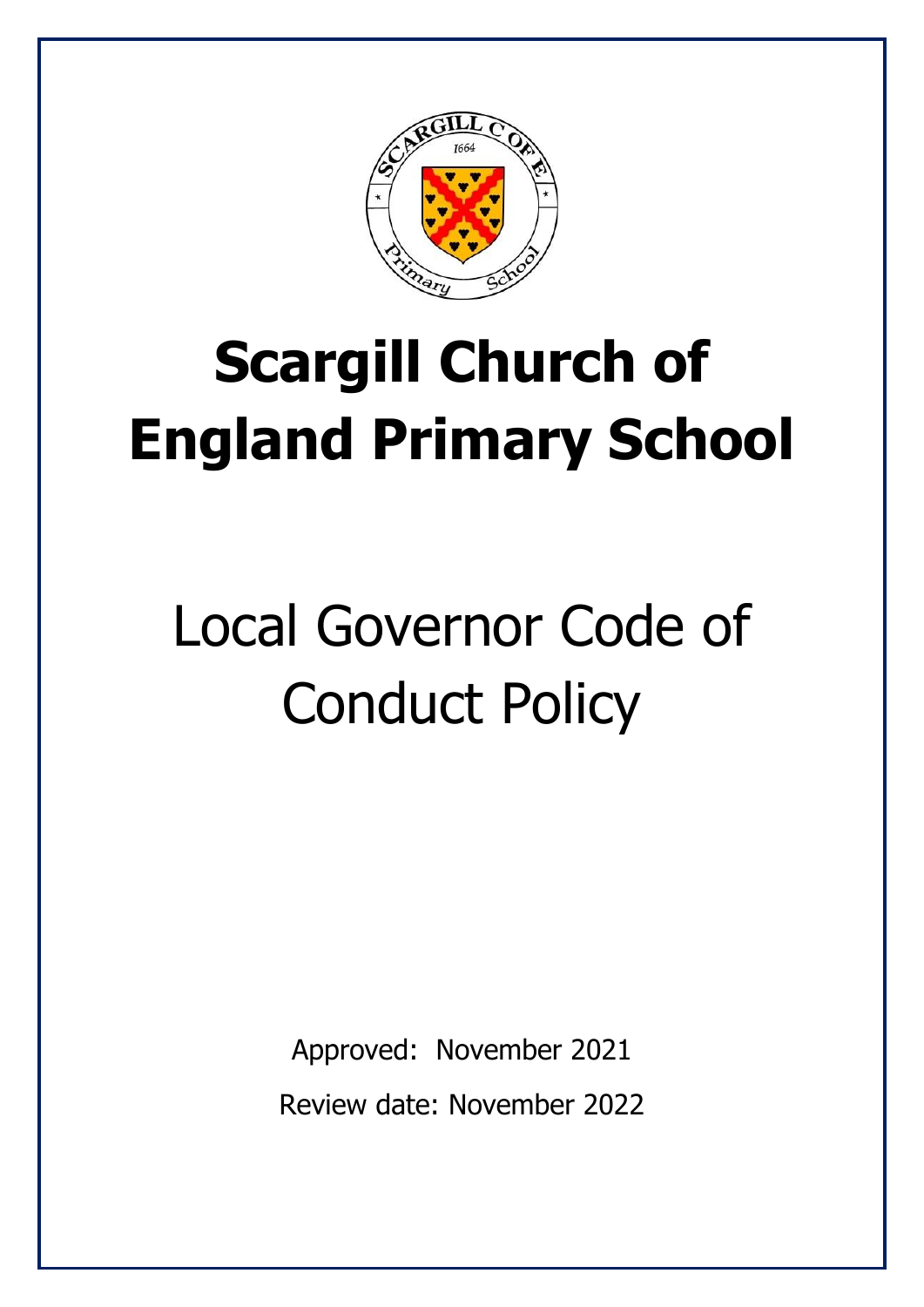### **Scargill CofE Primary School Code of Conduct for Local Governing Boards 2021**

#### **Introduction**

Effective boards clearly set out what they expect of governors, particularly when they first join. All governing boards should adopt a code of conduct which details the behaviour and professional standards required for the board to carry out its work within the school/s and the community.

All governors agreeing to a code of conduct should do so with a good understanding of the core functions of governing boards, which are to:

- ensure there is clarity of vision, ethos and strategic direction
- hold executive leaders to account for the educational performance of the organisation and its pupils and the performance management of staff
- oversee the financial performance of the organisation and makes sure its money is well spent
- ensure the voices of stakeholders are heard

This model code of conduct is anchored in the Seven Nolan Principles of Public Life: selflessness, integrity, objectivity, accountability, openness, honesty and leadership. The model code is also strengthened by the NGAs [Framework for Ethical Leadership in Education](https://www.nga.org.uk/Knowledge-Centre/Good-governance/Ethical-governance/Framework-for-Ethical-Leadership-in-Education.aspx) which builds on the Nolan principles and outlines the principles which support ethical decision-making and challenge unethical behaviour in schools and trusts.

The model code recognises that effective governance is the result of strong professional relationships that are based on a mutual understanding of roles and responsibilities appropriate relationships between individuals, the whole board and the leadership team of the school/trust.

Boards should use their code of conduct alongside individual role descriptions to ensure all members understand what is expected of them.

The board's code of conduct should set high expectations for everyone involved in governance. This requires all board members to take individual responsibility for developing their knowledge and skills on an ongoing basis.

#### **Using a code of conduct to support effective teamwork**

Effective governance requires effective teamwork: governors/trustees working collaboratively as colleagues to achieve a goal underpinned by a solid understanding and respect for each other's roles.

Chairs may refer to their code of conduct to support discussions such as annual governor performance reviews. In doing so, the code of conduct becomes a tool to help boards and individuals develop their governance practice.

Occasionally a Chair will need to deal with conflict or tension among the governing board. When it has not been possible to deal with tension or conflict informally, and the situation has become untenable, formal action may be necessary. In such cases, the appropriate rules and procedures should be applied, whether that is to suspend or remove a governor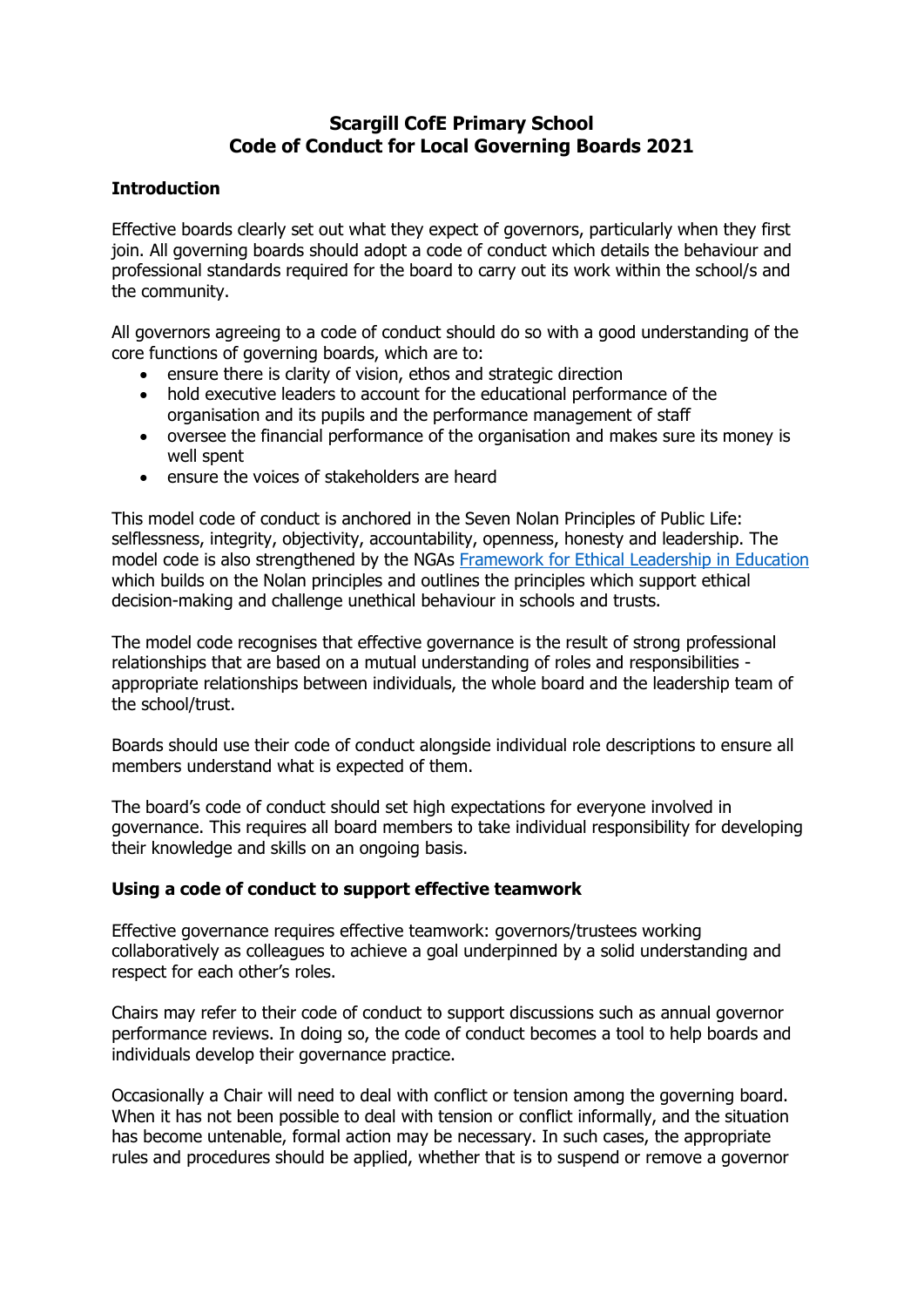under articles of association as appropriate. Advice should be sought from the clerk to the governing board or [jayne.hadfield@derby.gov.uk](mailto:jayne.hadfield@derby.gov.uk)

#### **Tailoring for your school**

This model code is designed to act as a template and should be adapted to reflect:

- your specific governing board and school structure
- your board's delegated responsibilities
- policies and procedures that your individual school must follow; the code of conduct should not contradict other constitutional documents such as articles of association

#### **Adopting and reviewing a code of conduct**

The code of conduct should be discussed by the board before adoption to develop a sense of collective ownership. This collaborative approach ensures that the resulting code is a common reference point.

Boards should review and approve their code of conduct annually, ideally at the first meeting of the autumn term. When reviewing their code, the board should reflect on the events of the previous year and consider amendments to suit the needs of the board. Boards should also review their code of conduct upon any significant changes to the law or school policy.

When recruiting new members, boards may refer candidates to their code of conduct (and role description). This will help ensure new members have a good understanding of expectations before being appointed. New members should agree to and sign the board's code of conduct on being appointed.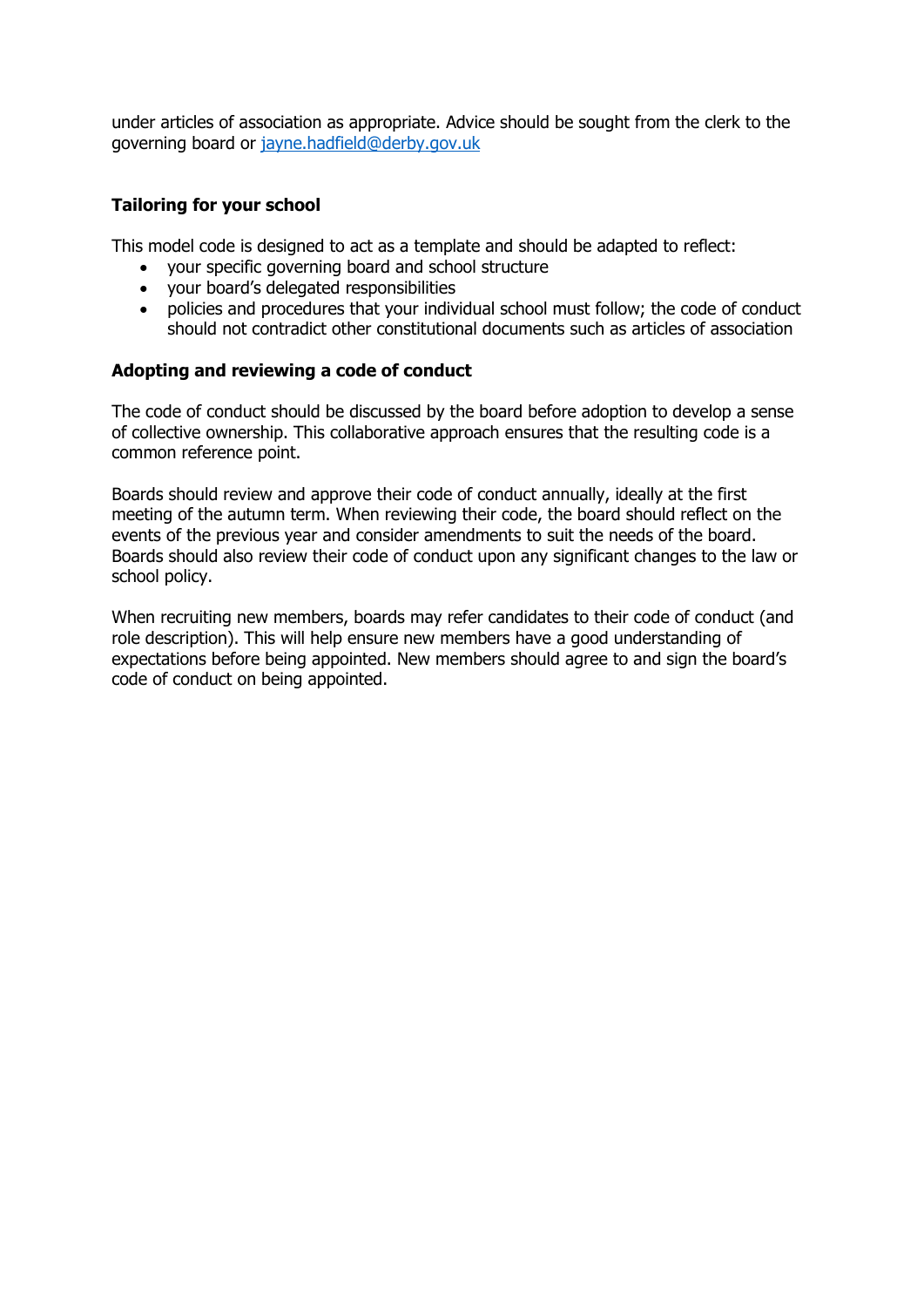# **Code of Conduct for Local Governing Boards**

Once this code has been adopted by the governing board, all governors agree to faithfully abide by it.

We agree to abide by the Seven Nolan Principles of Public Life:

#### **Selflessness**

We will act solely in terms of the public interest.

### **Integrity**

We will avoid placing ourselves under any obligation to people or organisations that might try inappropriately to influence us in our work. We will not act or take decisions in order to gain financial or other material benefits for ourselves, our family, or our friends. We will declare and resolve any interests and relationships.

### **Objectivity**

We will act and take decisions impartially, fairly and on merit, using the best evidence and without discrimination or bias.

#### **Accountability**

We are accountable to the public for our decisions and actions and will submit ourselves to the scrutiny necessary to ensure this.

#### **Openness**

We will act and take decisions in an open and transparent manner. Information will not be withheld from the public unless there are clear and lawful reasons for so doing.

#### **Honesty**

We will be truthful.

#### **Leadership**

We will exhibit these principles in our own behaviour. We will actively promote and robustly support the principles and be willing to challenge poor behaviour wherever it occurs.

#### **We will focus on our core governance functions:**

- 1. ensuring there is clarity of vision, ethos and strategic direction
- 2. holding executive leaders to account for the educational performance of the organisation and its pupils and the performance management of staff
- 3. overseeing the financial performance of the organisation and making sure its money is well spent

and in addition we will ensure that the voices of stakeholders are heard

# **As individual board members, we agree to:**

#### **Fulfil our role & responsibilities**

- 1. We accept that our role is strategic and so will focus on our core functions rather than involve ourselves in day-to-day management.
- 2. We will fulfil our role and responsibilities as set out in our [scheme of delegation.](https://www.nga.org.uk/Knowledge-Centre/Governance-structure-roles-and-responsibilities/Academy-trusts/Scheme-of-delegation.aspx)
- 3. We will develop, share and live the ethos and values of our school/s.
- 4. We agree to adhere to school/trust policies and procedures as set out by the relevant governing documents and law.
- 5. We will work collectively for the benefit of the school/s.
- 6. We will be candid but constructive and respectful when holding senior leaders to account.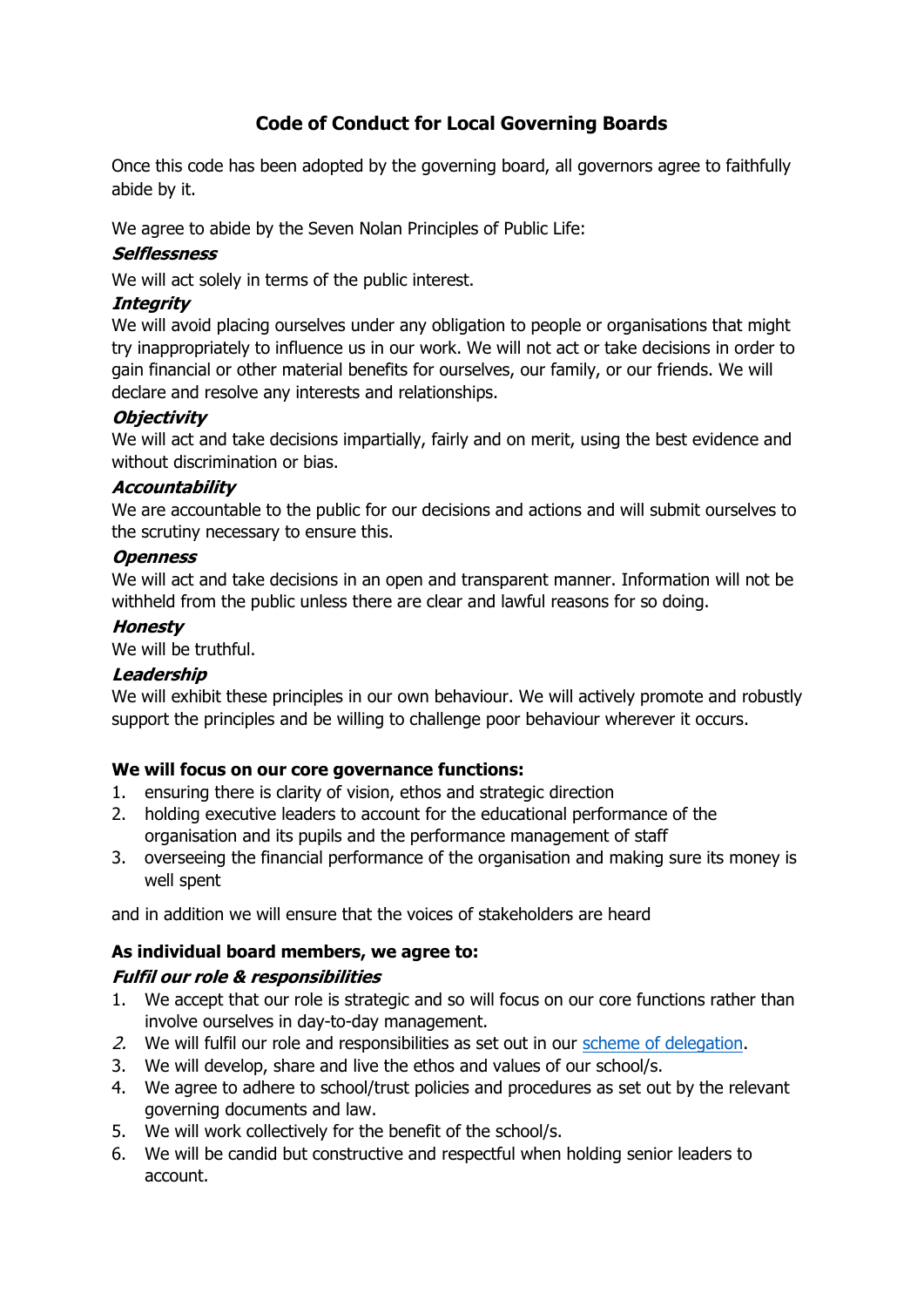- 7. We will consider how our decisions may affect the school/s and local community.
- 8. We will stand by the decisions that we make as a collective.
- 9. Where decisions and actions conflict with the Seven Principles of Public Life or may place pupils at risk, we will speak up and bring this to the attention of the relevant authorities.
- 10. We will only speak or act on behalf of the board if we have the authority to do so.
- 11. We will fulfil our responsibilities as a good employer, acting fairly and without prejudice.
- 12. When making or responding to complaints we will follow the established procedures.
- 13. We will strive to uphold the school's / trust's reputation in our private communications (including on social media).
- 14. We will not discriminate against anyone and will work to advance equality of opportunity for all.

# **Demonstrate our commitment to the role**

- 1. We will involve ourselves actively in the work of the board, and accept our fair share of responsibilities, serving on committees or working groups where required.
- 2. We will make every effort to attend all meetings and where we cannot attend explain in advance why we are unable to.
- 3. We will arrive at meetings prepared, having read all papers in advance, ready to make a positive contribution and observe protocol.
- 4. We will get to know the school/s well and respond to opportunities to involve ourselves in school activities.
- 5. We will visit the school/s and when doing so will make arrangements with relevant staff in advance and observe school and board protocol.
- 6. When visiting the school in a personal capacity (for example, as a parent or carer), we will continue to honour the commitments made in this code.
- 7. We will participate in induction training and take responsibility for developing our individual and collective skills and knowledge on an ongoing basis.

# **Build and maintain relationships**

- 1. We will develop effective working relationships with school leaders, staff, parents and other relevant stakeholders from our local community/communities.
- 2. We will express views openly, courteously and respectfully in all our communications with board members and staff both inside and outside of meetings.
- 3. We will work to create an inclusive environment where each board member's contributions are valued equally.
- 4. We will support the chair in their role of leading the board and ensuring appropriate conduct.

# **Respect confidentiality**

- 1. We will observe complete confidentiality both inside and outside of school when matters are deemed confidential or where they concern individual staff, pupils or families.
- 2. We will not reveal the details of any governing board vote.
- 3. We will ensure all confidential papers are held and disposed of appropriately.
- 4. We will maintain confidentiality even after we leave office.

# **Declare conflicts of interest and be transparent**

- 1. We will declare any business, personal or other interest that we have in connection with the board's business, and these will be recorded in the [register of business interests.](https://www.nga.org.uk/Knowledge-Centre/Compliance/Policies-and-procedures/Declaration-and-register-of-interests-forms.aspx)
- 2. We will also declare any conflict of loyalty at the start of any meeting should the need arise.